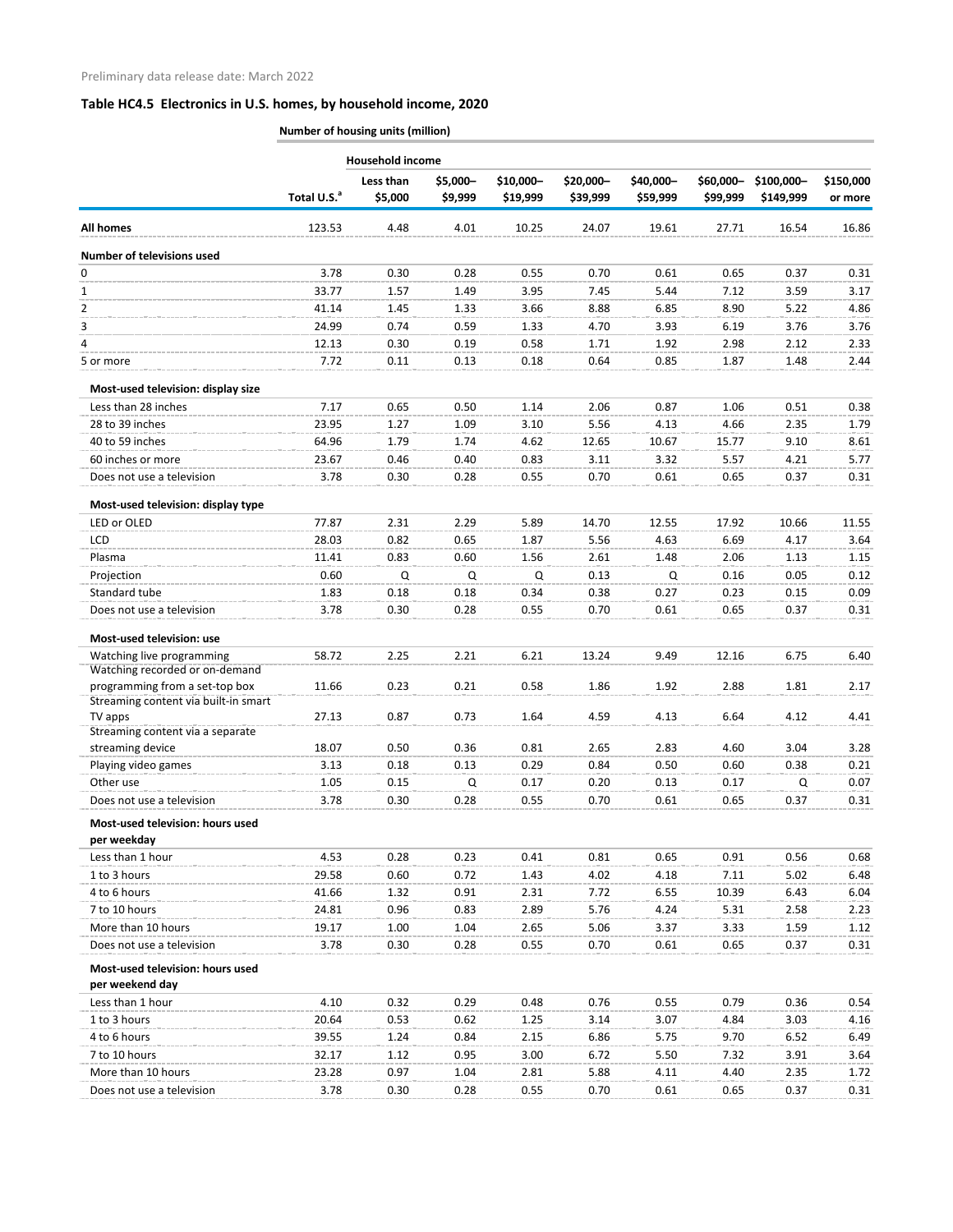|                                                                        | <b>Household income</b> |                      |                     |                       |                       |                       |                        |                         |                      |
|------------------------------------------------------------------------|-------------------------|----------------------|---------------------|-----------------------|-----------------------|-----------------------|------------------------|-------------------------|----------------------|
|                                                                        | Total U.S. <sup>a</sup> | Less than<br>\$5,000 | \$5,000-<br>\$9,999 | \$10,000-<br>\$19,999 | \$20,000-<br>\$39,999 | \$40,000-<br>\$59,999 | $$60,000-$<br>\$99,999 | \$100,000-<br>\$149,999 | \$150,000<br>or more |
| <b>All homes</b>                                                       | 123.53                  | 4.48                 | 4.01                | 10.25                 | 24.07                 | 19.61                 | 27.71                  | 16.54                   | 16.86                |
| Second most-used television:                                           |                         |                      |                     |                       |                       |                       |                        |                         |                      |
| display size                                                           |                         |                      |                     |                       |                       |                       |                        |                         |                      |
| Less than 28 inches                                                    | 14.79                   | 0.63                 | 0.57                | 1.24                  | 3.67                  | 2.36                  | 3.22                   | 1.61                    | 1.48                 |
| 28 to 39 inches                                                        | 28.86                   | 0.93                 | 0.82                | 2.43                  | 5.62                  | 4.89                  | 6.75                   | 3.99                    | 3.43                 |
| 40 to 59 inches                                                        | 35.78                   | 0.92                 | 0.66                | 1.83                  | 5.82                  | 5.51                  | 8.71                   | 5.72                    | 6.61                 |
| 60 inches or more                                                      | 6.55                    | 0.12                 | 0.20                | 0.24                  | 0.81                  | 0.79                  | 1.25                   | 1.27                    | 1.86                 |
| Does not use two televisions                                           | 37.55                   | 1.88                 | 1.76                | 4.50                  | 8.15                  | 6.05                  | 7.77                   | 3.96                    | 3.48                 |
| Second most-used television:<br>display type                           |                         |                      |                     |                       |                       |                       |                        |                         |                      |
| LED or OLED                                                            | 52.87                   | 1.42                 | 1.44                | 3.44                  | 9.34                  | 8.34                  | 12.56                  | 7.74                    | 8.59                 |
| <b>LCD</b>                                                             | 23.16                   | 0.45                 | 0.49                | 1.14                  | 4.29                  | 3.69                  | 5.60                   | 3.82                    | 3.67                 |
| Plasma                                                                 | 6.88                    | 0.57                 | 0.25                | 0.78                  | 1.53                  | 1.09                  | 1.22                   | 0.66                    | 0.80                 |
| Projection                                                             | 0.62                    | Q                    | Q                   | Q                     | 0.16                  | Q                     | 0.13                   | 0.10                    | 0.11                 |
| Standard tube                                                          | 2.46                    | 0.13                 | Q                   | 0.36                  | 0.60                  | 0.39                  | 0.43                   | 0.26                    | 0.22                 |
| Does not use two televisions                                           | 37.55                   | 1.88                 | 1.76                | 4.50                  | 8.15                  | 6.05                  | 7.77                   | 3.96                    | 3.48                 |
| Second most-used television: use                                       |                         |                      |                     |                       |                       |                       |                        |                         |                      |
| Watching live programming                                              | 40.32                   | 1.20                 | 1.29                | 3.32                  | 8.50                  | 6.57                  | 9.12                   | 5.11                    | 5.21                 |
| Watching recorded or on-demand                                         |                         |                      |                     |                       |                       |                       |                        |                         |                      |
| programming from a set-top box<br>Streaming content via built-in smart | 8.82                    | 0.19                 | 0.12                | 0.40                  | 1.47                  | 1.36                  | 2.03                   | 1.53                    | 1.72                 |
| TV apps                                                                | 16.23                   | 0.48                 | 0.46                | 0.93                  | 2.76                  | 2.36                  | 3.78                   | 2.53                    | 2.93                 |
| Streaming content via a separate                                       |                         |                      |                     |                       |                       |                       |                        |                         |                      |
| streaming device                                                       | 11.83                   | 0.26                 | 0.17                | 0.45                  | 1.57                  | 1.87                  | 3.03                   | 2.20                    | 2.27                 |
| Playing video games                                                    | 7.74                    | 0.40                 | 0.17                | 0.50                  | 1.36                  | 1.27                  | 1.74                   | 1.14                    | 1.16                 |
| Other use                                                              | 1.04                    | 0.07                 | Q                   | 0.14                  | 0.26                  | 0.14                  | 0.24                   | 0.08                    | 0.10                 |
| Does not use two televisions                                           | 37.55                   | 1.88                 | 1.76                | 4.50                  | 8.15                  | 6.05                  | 7.77                   | 3.96                    | 3.48                 |
| Second most-used television: hours                                     |                         |                      |                     |                       |                       |                       |                        |                         |                      |
| used per weekday                                                       |                         |                      |                     |                       |                       |                       |                        |                         |                      |
| Less than 1 hour                                                       | 15.96                   | 0.43                 | 0.25                | 0.93                  | 2.27                  | 2.23                  | 3.92                   | 2.72                    | 3.21                 |
| 1 to 3 hours                                                           | 39.09                   | 0.74                 | 0.66                | 2.13                  | 6.48                  | 5.96                  | 9.53                   | 6.39                    | 7.18                 |
| 4 to 6 hours                                                           | 18.55                   | 0.71                 | 0.61                | 1.27                  | 4.01                  | 3.27                  | 4.18                   | 2.37                    | 2.12                 |
| 7 to 10 hours                                                          | 7.84                    | 0.44                 | 0.44                | 0.79                  | 1.83                  | 1.29                  | 1.59                   | 0.79                    | 0.67                 |
| More than 10 hours                                                     | 4.54                    | 0.27                 | 0.29                | 0.62                  | 1.32                  | 0.81                  | 0.72                   | 0.31                    | 0.21                 |
| Does not use two televisions                                           | 37.55                   | 1.88                 | 1.76                | 4.50                  | 8.15                  | 6.05                  | 7.77                   | 3.96                    | 3.48                 |
| Second most-used television: hours<br>used per weekend day             |                         |                      |                     |                       |                       |                       |                        |                         |                      |
| Less than 1 hour                                                       | 15.24                   | 0.42                 | 0.33                | 1.10                  | 2.37                  | 2.28                  | 3.64                   | 2.30                    | 2.81                 |
| 1 to 3 hours                                                           | 34.96                   | 0.62                 | 0.49                | 1.84                  | 5.86                  | 5.38                  | 8.39                   | 5.76                    | 6.63                 |
| 4 to 6 hours                                                           | 20.13                   | 0.69                 | 0.68                | 1.27                  | 4.03                  | 3.17                  | 4.73                   | 2.87                    | 2.70                 |
| 7 to 10 hours                                                          | 10.11                   | 0.56                 | 0.45                | 0.84                  | 2.26                  | 1.74                  | 2.18                   | 1.15                    | 0.94                 |
| More than 10 hours                                                     | 5.53                    | 0.31                 | 0.30                | 0.70                  | 1.40                  | 0.99                  | 1.00                   | 0.50                    | 0.32                 |
| Does not use two televisions                                           | 37.55                   | 1.88                 | 1.76                | 4.50                  | 8.15                  | 6.05                  | 7.77                   | 3.96                    | 3.48                 |
| Third most-used television: display                                    |                         |                      |                     |                       |                       |                       |                        |                         |                      |
| size<br>Less than 28 inches                                            | 10.74                   | 0.38                 | 0.27                | 0.58                  | 1.85                  | 1.55                  | 2.88                   | 1.53                    | 1.69                 |
| 28 to 39 inches                                                        | 16.71                   | 0.46                 | 0.26                | 0.76                  | 2.82                  | 2.76                  | 4.29                   | 2.62                    | 2.74                 |
| 40 to 59 inches                                                        | 14.99                   | 0.26                 | 0.31                | 0.66                  | 2.09                  | 2.11                  | 3.40                   | 2.71                    | 3.44                 |
| 60 inches or more                                                      | 2.39                    | Q                    | Q                   | 0.08                  | 0.28                  | 0.29                  | 0.46                   | 0.50                    | 0.66                 |
| Does not use three televisions                                         | 78.70                   | 3.33                 | 3.10                | 8.16                  | 17.03                 | 12.90                 | 16.67                  | 9.18                    | 8.33                 |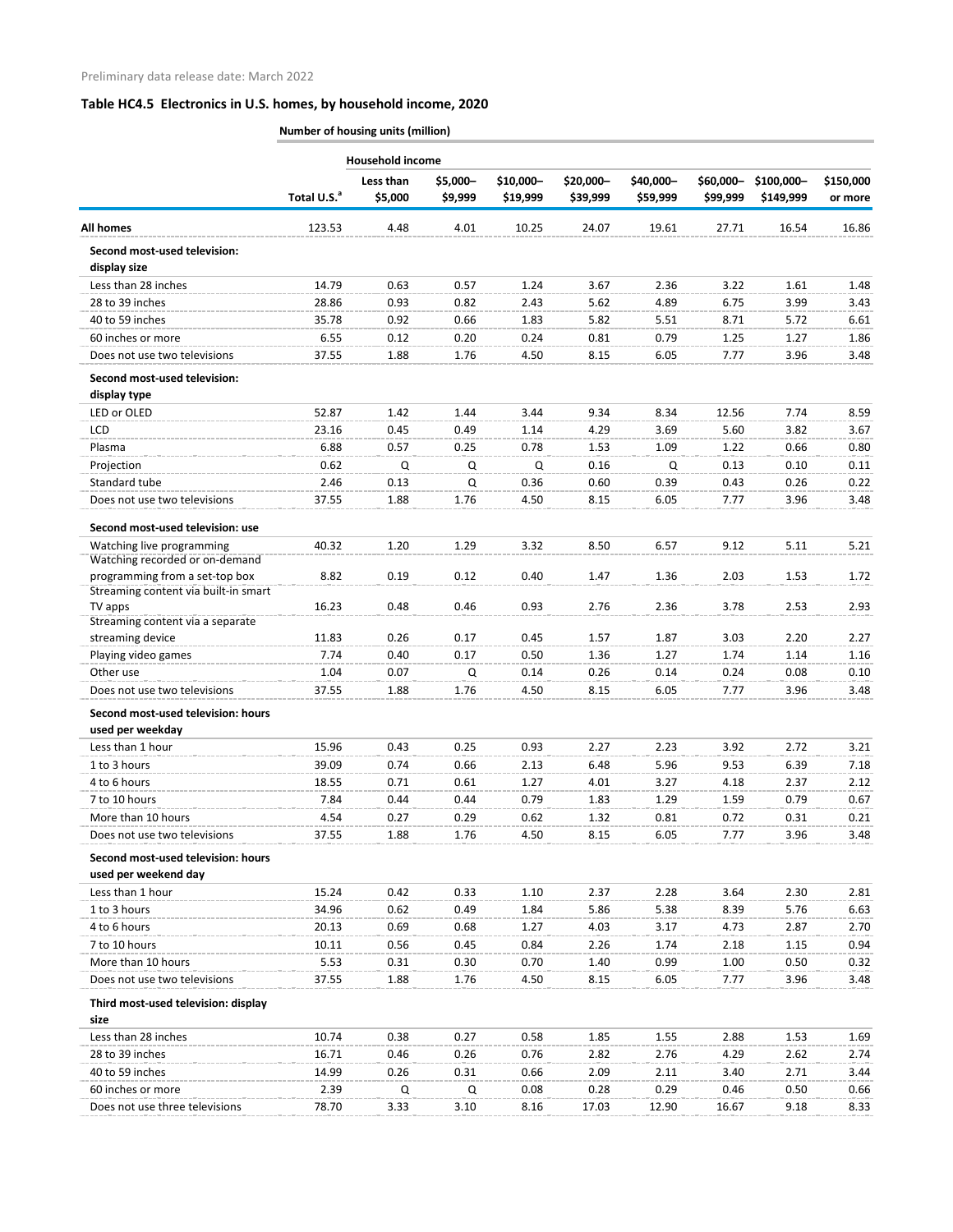|                                                                        |                         | <b>Household income</b> |                     |                       |                       |                       |                       |                         |                      |
|------------------------------------------------------------------------|-------------------------|-------------------------|---------------------|-----------------------|-----------------------|-----------------------|-----------------------|-------------------------|----------------------|
|                                                                        | Total U.S. <sup>a</sup> | Less than<br>\$5,000    | \$5,000-<br>\$9,999 | \$10,000-<br>\$19,999 | \$20,000-<br>\$39,999 | \$40,000-<br>\$59,999 | \$60,000-<br>\$99,999 | \$100,000-<br>\$149,999 | \$150,000<br>or more |
| <b>All homes</b>                                                       | 123.53                  | 4.48                    | 4.01                | 10.25                 | 24.07                 | 19.61                 | 27.71                 | 16.54                   | 16.86                |
| Third most-used television: display<br>type                            |                         |                         |                     |                       |                       |                       |                       |                         |                      |
| LED or OLED                                                            | 27.18                   | 0.61                    | 0.52                | 1.29                  | 4.21                  | 4.01                  | 6.82                  | 4.49                    | 5.23                 |
| LCD                                                                    | 12.68                   | 0.21                    | 0.15                | 0.44                  | 1.85                  | 1.89                  | 3.28                  | 2.27                    | 2.59                 |
| Plasma                                                                 | 3.28                    | 0.29                    | 0.14                | 0.30                  | 0.63                  | 0.51                  | 0.56                  | 0.40                    | 0.45                 |
| Projection                                                             | 0.35                    | N                       | N                   | Q                     | Q                     | Q                     | Q                     | 0.09                    | 0.06                 |
| Standard tube                                                          | 1.34                    | Q                       | Q                   | Q                     | 0.27                  | 0.25                  | 0.32                  | 0.12                    | 0.20                 |
| Does not use three televisions                                         | 78.70                   | 3.33                    | 3.10                | 8.16                  | 17.03                 | 12.90                 | 16.67                 | 9.18                    | 8.33                 |
| Third most-used television: use                                        |                         |                         |                     |                       |                       |                       |                       |                         |                      |
| Watching live programming                                              | 19.66                   | 0.46                    | 0.45                | 1.00                  | 3.26                  | 3.00                  | 4.84                  | 3.07                    | 3.59                 |
| Watching recorded or on-demand                                         |                         |                         |                     |                       |                       |                       |                       |                         |                      |
| programming from a set-top box<br>Streaming content via built-in smart | 3.96                    | Q                       | Q                   | 0.15                  | 0.60                  | 0.64                  | 0.95                  | 0.61                    | 0.92                 |
| TV apps                                                                | 8.52                    | 0.26                    | 0.19                | 0.32                  | 1.33                  | 1.25                  | 2.16                  | 1.42                    | 1.59                 |
| Streaming content via a separate                                       |                         |                         |                     |                       |                       |                       |                       |                         |                      |
| streaming device                                                       | 6.95                    | 0.17                    | 0.12                | 0.23                  | 0.94                  | 0.89                  | 1.81                  | 1.40                    | 1.40                 |
| Playing video games                                                    | 4.99                    | 0.19                    | 0.12                | 0.34                  | 0.76                  | 0.78                  | 1.14                  | 0.78                    | 0.87                 |
| Other use                                                              | 0.75                    | Q                       | N                   | Q                     | 0.16                  | 0.14                  | 0.14                  | 0.09                    | 0.15                 |
| Does not use three televisions                                         | 78.70                   | 3.33                    | 3.10                | 8.16                  | 17.03                 | 12.90                 | 16.67                 | 9.18                    | 8.33                 |
| Third most-used television: hours<br>used per weekday                  |                         |                         |                     |                       |                       |                       |                       |                         |                      |
| Less than 1 hour                                                       | 13.85                   | 0.26                    | 0.13                | 0.52                  | 1.61                  | 1.76                  | 3.59                  | 2.52                    | 3.46                 |
| 1 to 3 hours                                                           | 19.00                   | 0.26                    | 0.35                | 0.68                  | 2.66                  | 2.80                  | 5.00                  | 3.51                    | 3.75                 |
| 4 to 6 hours                                                           | 7.17                    | 0.30                    | 0.20                | 0.41                  | 1.50                  | 1.19                  | 1.67                  | 0.92                    | 0.98                 |
| 7 to 10 hours                                                          | 3.20                    | 0.21                    | 0.15                | 0.32                  | 0.84                  | 0.61                  | 0.55                  | 0.26                    | 0.26                 |
| More than 10 hours                                                     | 1.62                    | 0.12                    | 0.08                | 0.16                  | 0.44                  | 0.35                  | 0.23                  | 0.15                    | 0.08                 |
| Does not use three televisions                                         | 78.70                   | 3.33                    | 3.10                | 8.16                  | 17.03                 | 12.90                 | 16.67                 | 9.18                    | 8.33                 |
| Third most-used television: hours                                      |                         |                         |                     |                       |                       |                       |                       |                         |                      |
| used per weekend day                                                   |                         |                         |                     |                       |                       |                       |                       |                         |                      |
| Less than 1 hour                                                       | 13.47                   | 0.28                    | 0.17                | 0.54                  | 1.77                  | 1.77                  | 3.43                  | 2.35                    | 3.16                 |
| 1 to 3 hours                                                           | 17.12                   | 0.24                    | 0.28                | 0.60                  | 2.30                  | 2.53                  | 4.40                  | 3.23                    | 3.56                 |
| 4 to 6 hours                                                           | 8.28                    | 0.28                    | 0.18                | 0.41                  | 1.54                  | 1.37                  | 2.06                  | 1.13                    | 1.31                 |
| 7 to 10 hours                                                          | 3.77                    | 0.23                    | 0.19                | 0.30                  | 0.91                  | 0.58                  | 0.76                  | 0.44                    | 0.37                 |
| More than 10 hours                                                     | 2.19                    | 0.13                    | 0.08                | 0.24                  | 0.53                  | 0.46                  | 0.40                  | 0.21                    | 0.13                 |
| Does not use three televisions                                         | 78.70                   | 3.33                    | 3.10                | 8.16                  | 17.03                 | 12.90                 | 16.67                 | 9.18                    | 8.33                 |
| Number of cable or satellite boxes<br>without DVRs used                |                         |                         |                     |                       |                       |                       |                       |                         |                      |
| 0                                                                      | 80.60                   | 3.25                    | 2.83                | 6.45                  | 15.04                 | 12.48                 | 18.52                 | 10.81                   | 11.22                |
| 1                                                                      | 24.18                   | 0.84                    | 0.74                | 2.59                  | 5.51                  | 3.97                  | 4.88                  | 3.11                    | 2.54                 |
| 2                                                                      | 11.62                   | 0.28                    | 0.32                | 0.93                  | 2.47                  | 1.94                  | 2.55                  | 1.54                    | 1.59                 |
| 3 or more                                                              | 7.12                    | 0.10                    | 0.12                | 0.27                  | 1.05                  | 1.22                  | 1.76                  | 1.08                    | 1.52                 |
| Number of cable or satellite boxes                                     |                         |                         |                     |                       |                       |                       |                       |                         |                      |
| with DVRs used                                                         |                         |                         |                     |                       |                       |                       |                       |                         |                      |
| 0                                                                      | 81.63                   | 3.67                    | 3.29                | 8.01                  | 17.09                 | 13.05                 | 17.50                 | 10.00                   | 9.02                 |
| 1                                                                      | 25.55<br>9.36           | 0.64                    | 0.43                | 1.61                  | 4.48                  | 4.19                  | 6.16                  | 3.74                    | 4.30                 |
| 2                                                                      |                         | 0.15                    | 0.20                | 0.51                  | 1.62                  | 1.51                  | 2.16                  | 1.50                    | 1.71                 |
| 3 or more                                                              | 6.99                    | Q                       | 0.08                | 0.12                  | 0.88                  | 0.86                  | 1.90                  | 1.30                    | 1.83                 |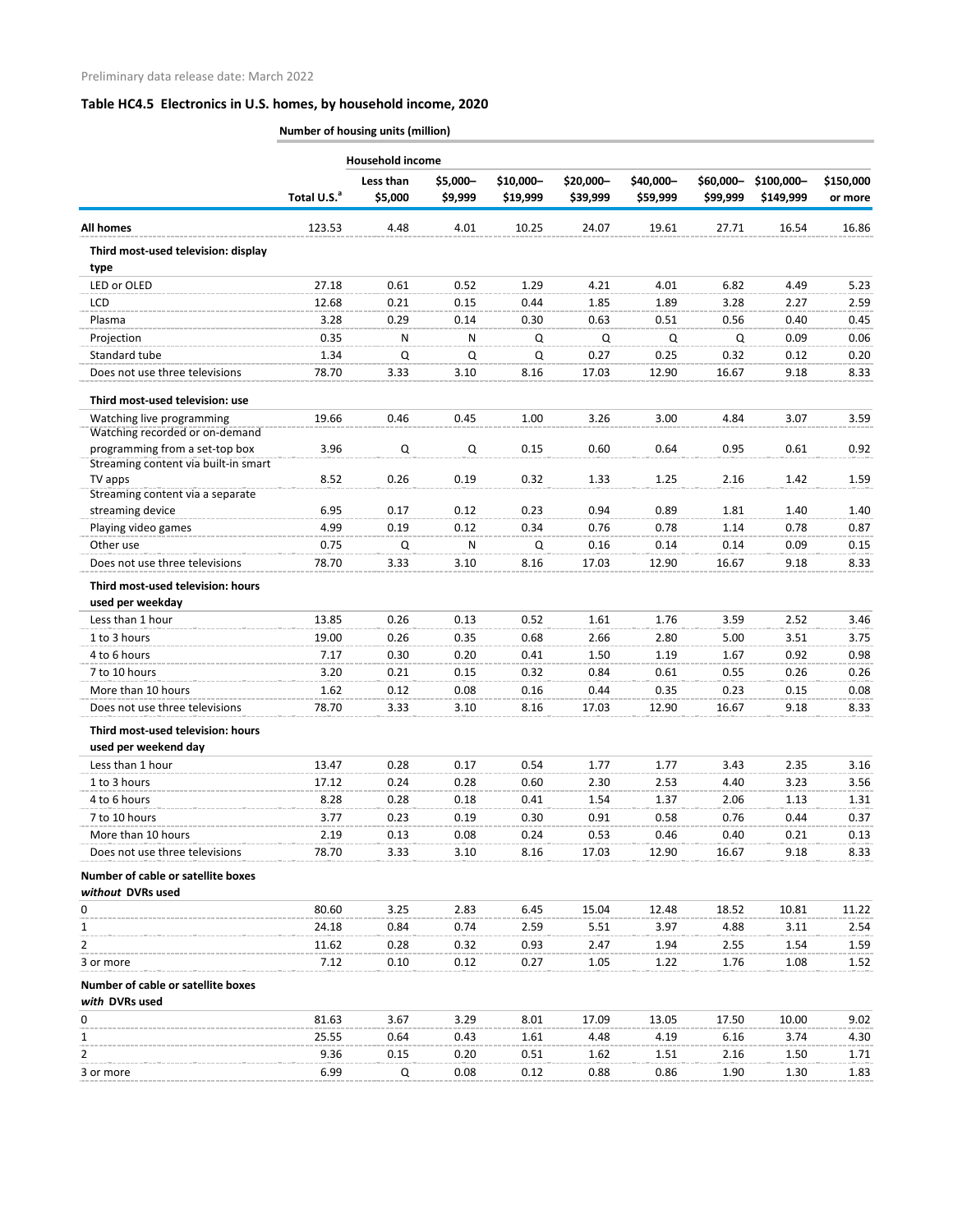|                                                                      |                         | <b>Household income</b> |                     |                       |                       |                       |                       |                         |                      |
|----------------------------------------------------------------------|-------------------------|-------------------------|---------------------|-----------------------|-----------------------|-----------------------|-----------------------|-------------------------|----------------------|
|                                                                      | Total U.S. <sup>a</sup> | Less than<br>\$5,000    | \$5,000-<br>\$9,999 | \$10,000-<br>\$19,999 | \$20,000-<br>\$39,999 | \$40,000-<br>\$59,999 | \$60,000-<br>\$99,999 | \$100,000-<br>\$149,999 | \$150,000<br>or more |
| <b>All homes</b>                                                     | 123.53                  | 4.48                    | 4.01                | 10.25                 | 24.07                 | 19.61                 | 27.71                 | 16.54                   | 16.86                |
| Number of separate DVRs used (not<br>part of cable or satellite box) |                         |                         |                     |                       |                       |                       |                       |                         |                      |
| 0                                                                    | 117.10                  | 4.32                    | 3.83                | 9.86                  | 22.92                 | 18.46                 | 26.28                 | 15.62                   | 15.82                |
| $\mathbf{1}$                                                         | 4.56                    | 0.12                    | 0.12                | 0.27                  | 0.89                  | 0.84                  | 1.05                  | 0.66                    | 0.61                 |
| $\overline{2}$                                                       | 1.33                    | Q                       | Q                   | 0.08                  | 0.20                  | 0.23                  | 0.26                  | 0.18                    | 0.31                 |
| 3 or more                                                            | 0.53                    | Q                       | Q                   | Q                     | Q                     | 0.08                  | 0.12                  | 0.08                    | 0.13                 |
| Number of DVD or Blu-ray players<br>used                             |                         |                         |                     |                       |                       |                       |                       |                         |                      |
| 0                                                                    | 69.10                   | 3.15                    | 2.82                | 6.71                  | 14.98                 | 10.84                 | 14.18                 | 8.02                    | 8.40                 |
| 1                                                                    | 40.79                   | 0.97                    | 0.95                | 2.90                  | 7.18                  | 6.64                  | 10.13                 | 6.33                    | 5.70                 |
| 2                                                                    | 11.05                   | 0.31                    | 0.19                | 0.54                  | 1.53                  | 1.67                  | 2.80                  | 1.83                    | 2.19                 |
| 3 or more                                                            | 2.59                    | Q                       | Q                   | 0.09                  | 0.38                  | 0.46                  | 0.61                  | 0.36                    | 0.57                 |
| <b>Number of VCRs used</b>                                           |                         |                         |                     |                       |                       |                       |                       |                         |                      |
| 0                                                                    | 104.82                  | 4.00                    | 3.48                | 8.82                  | 20.32                 | 16.46                 | 23.37                 | 13.85                   | 14.53                |
| 1                                                                    | 16.59                   | 0.44                    | 0.49                | 1.28                  | 3.38                  | 2.72                  | 3.81                  | 2.36                    | 2.13                 |
| 2                                                                    | 1.79                    | Q                       | Q                   | 0.13                  | 0.32                  | 0.33                  | 0.47                  | 0.28                    | 0.18                 |
| 3 or more                                                            | 0.32                    | N                       | Q                   | Q                     | Q                     | 0.10                  | 0.07                  | Q                       | Q                    |
| Number of internet streaming devices<br>used                         |                         |                         |                     |                       |                       |                       |                       |                         |                      |
| 0                                                                    | 54.15                   | 2.47                    | 2.34                | 6.34                  | 12.44                 | 8.78                  | 11.09                 | 5.61                    | 5.09                 |
| $\mathbf{1}$                                                         | 34.74                   | 1.29                    | 1.01                | 2.27                  | 6.76                  | 5.64                  | 8.17                  | 4.99                    | 4.63                 |
| $\overline{2}$                                                       | 18.68                   | 0.44                    | 0.33                | 1.02                  | 2.81                  | 3.10                  | 4.62                  | 3.03                    | 3.33                 |
| 3 or more                                                            | 15.95                   | 0.28                    | 0.33                | 0.62                  | 2.06                  | 2.09                  | 3.84                  | 2.91                    | 3.82                 |
| Number of home theater or audio<br>systems used                      |                         |                         |                     |                       |                       |                       |                       |                         |                      |
| 0                                                                    | 92.93                   | 3.96                    | 3.49                | 8.91                  | 20.24                 | 15.20                 | 20.35                 | 10.99                   | 9.78                 |
| $\mathbf{1}$                                                         | 25.81                   | 0.42                    | 0.41                | 1.15                  | 3.38                  | 3.74                  | 6.33                  | 4.78                    | 5.58                 |
| $\overline{2}$                                                       | 4.17                    | 0.08                    | 0.10                | 0.17                  | 0.40                  | 0.59                  | 0.90                  | 0.68                    | 1.25                 |
| 3 or more                                                            | 0.63                    | $\mathsf Q$             | N                   | Q                     | Q                     | 0.08                  | 0.13                  | 0.09                    | 0.25                 |
| Number of video game consoles used                                   |                         |                         |                     |                       |                       |                       |                       |                         |                      |
| 0                                                                    | 81.03                   | 3.15                    | 2.82                | 8.00                  | 17.20                 | 13.48                 | 17.95                 | 9.34                    | 9.09                 |
| $\mathbf{1}$                                                         | 29.51                   | 0.97                    | 0.88                | 1.60                  | 5.04                  | 4.34                  | 6.56                  | 4.94                    | 5.17                 |
| $\overline{2}$                                                       | 9.59                    | 0.28                    | 0.22                | 0.48                  | 1.34                  | 1.34                  | 2.44                  | 1.67                    | 1.82                 |
| 3 or more                                                            | 3.40                    | 0.08                    | Q                   | 0.17                  | 0.50                  | 0.45                  | 0.76                  | 0.59                    | 0.79                 |
| Have internet access in the home                                     |                         |                         |                     |                       |                       |                       |                       |                         |                      |
| Yes                                                                  | 114.73                  | 3.45                    | 2.96                | 7.80                  | 21.48                 | 18.65                 | 27.19                 | 16.41                   | 16.79                |
| Pays cell phone company or internet<br>service provider              | 110.21                  | 3.11                    | 2.66                | 7.15                  | 20.35                 | 17.92                 | 26.47                 | 16.07                   | 16.49                |
| Does not pay cell phone company or                                   |                         |                         |                     |                       |                       |                       |                       |                         |                      |
| internet service provider                                            | 4.51                    | 0.34                    | 0.30                | 0.65                  | 1.13                  | 0.73                  | 0.72                  | 0.34                    | 0.30                 |
| No                                                                   | 8.80                    | 1.03                    | 1.05                | 2.45                  | 2.59                  | 0.96                  | 0.52                  | 0.14                    | 0.07                 |
| <b>Number of smart speakers</b>                                      |                         |                         |                     |                       |                       |                       |                       |                         |                      |
| 0                                                                    | 84.23                   | 3.77                    | 3.46                | 8.70                  | 19.18                 | 13.88                 | 17.71                 | 9.42                    | 8.11                 |
| $\mathbf{1}$                                                         | 20.09                   | 0.33                    | 0.38                | 1.03                  | 3.00                  | 3.25                  | 5.43                  | 3.43                    | 3.24                 |
| $\overline{2}$                                                       | 9.62                    | 0.22                    | 0.12                | 0.32                  | 1.21                  | 1.48                  | 2.44                  | 1.68                    | 2.15                 |
| 3 or more                                                            | 9.59                    | 0.16                    | Q                   | 0.19                  | 0.68                  | 1.00                  | 2.13                  | 2.02                    | 3.36                 |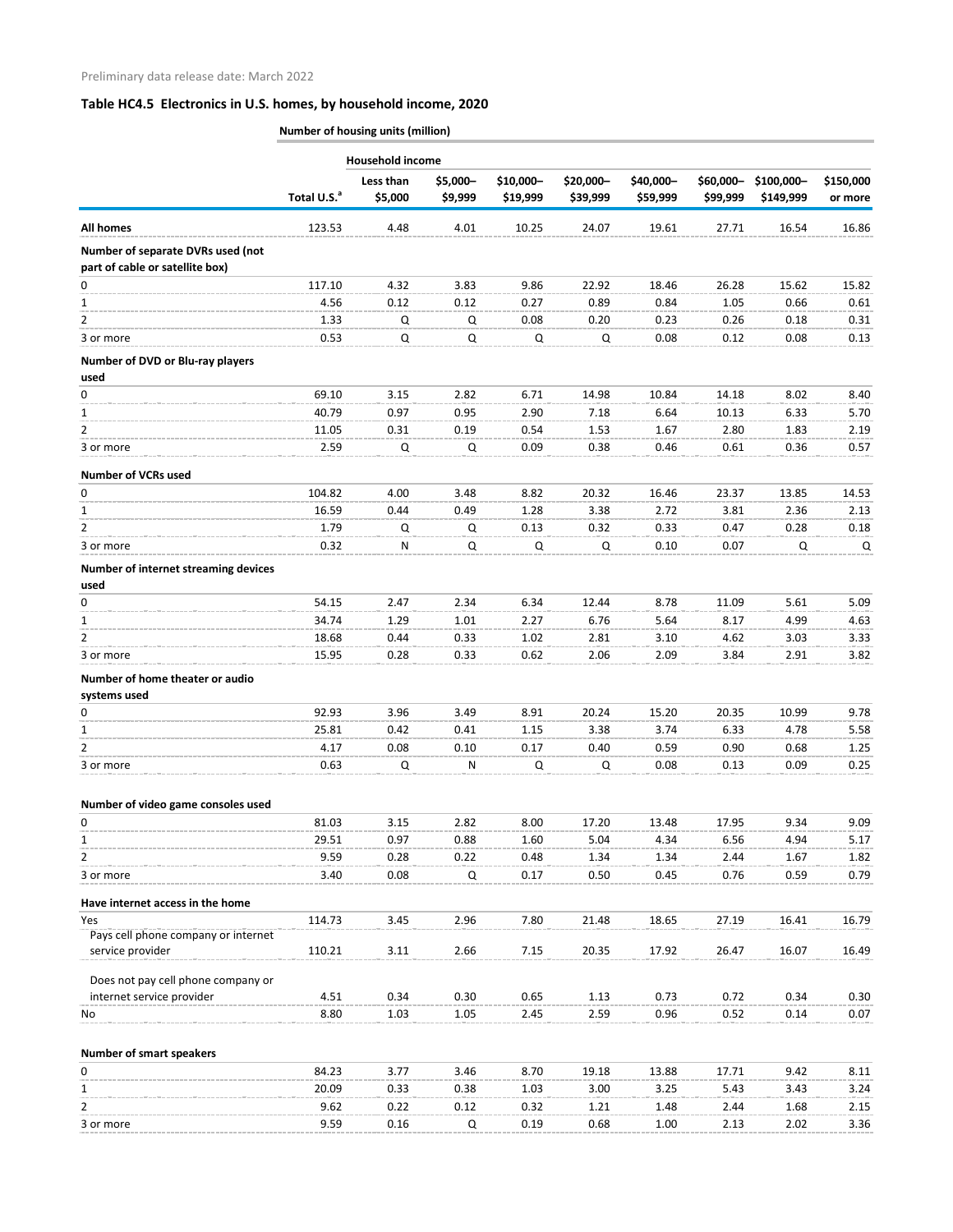|                                                           | Number of housing units (million) |                      |                     |                       |                       |                       |                       |                         |                      |
|-----------------------------------------------------------|-----------------------------------|----------------------|---------------------|-----------------------|-----------------------|-----------------------|-----------------------|-------------------------|----------------------|
|                                                           |                                   | Household income     |                     |                       |                       |                       |                       |                         |                      |
|                                                           | Total U.S. <sup>a</sup>           | Less than<br>\$5,000 | \$5,000-<br>\$9,999 | \$10,000-<br>\$19,999 | \$20,000-<br>\$39,999 | \$40,000-<br>\$59,999 | \$60,000-<br>\$99,999 | \$100,000-<br>\$149,999 | \$150,000<br>or more |
| All homes                                                 | 123.53                            | 4.48                 | 4.01                | 10.25                 | 24.07                 | 19.61                 | 27.71                 | 16.54                   | 16.86                |
| <b>Smart speaker controls</b>                             |                                   |                      |                     |                       |                       |                       |                       |                         |                      |
| Lighting                                                  | 9.70                              | 0.17                 | 0.14                | 0.31                  | 0.87                  | 1.20                  | 2.35                  | 1.98                    | 2.67                 |
| Temperature                                               | 5.40                              | 0.10                 | 0.08                | 0.09                  | 0.48                  | 0.54                  | 1.17                  | 1.06                    | 1.88                 |
| Security system, cameras, or locks                        | 7.07                              | 0.12                 | 0.10                | 0.22                  | 0.72                  | 0.79                  | 1.66                  | 1.40                    | 2.05                 |
| Television, set-top box, or streaming                     |                                   |                      |                     |                       |                       |                       |                       |                         |                      |
| device                                                    | 9.30                              | 0.24                 | 0.15                | 0.41                  | 1.35                  | 1.12                  | 2.16                  | 1.66                    | 2.22                 |
| Something else                                            | 0.77                              | Q                    | N                   | Q                     | Q                     | Q                     | 0.20                  | 0.14                    | 0.28                 |
| Does not use smart speaker to control                     |                                   |                      |                     |                       |                       |                       |                       |                         |                      |
| devices                                                   | 22.31                             | 0.38                 | 0.32                | 0.89                  | 2.82                  | 3.60                  | 5.95                  | 3.88                    | 4.48                 |
| Does not have smart speaker                               | 84.23                             | 3.77                 | 3.46                | 8.70                  | 19.18                 | 13.88                 | 17.71                 | 9.42                    | 8.11                 |
| Number of desktop computers used                          |                                   |                      |                     |                       |                       |                       |                       |                         |                      |
| 0                                                         | 73.13                             | 3.61                 | 3.28                | 7.88                  | 15.59                 | 11.77                 | 14.74                 | 8.29                    | 7.98                 |
| $\mathbf{1}$                                              | 39.89                             | 0.65                 | 0.60                | 1.98                  | 7.15                  | 6.56                  | 10.28                 | 6.32                    | 6.34                 |
| $\overline{2}$                                            | 7.92                              | 0.14                 | 0.11                | 0.29                  | 1.07                  | 0.95                  | 2.02                  | 1.50                    | 1.84                 |
| 3 or more                                                 | 2.58                              | 0.08                 | Q                   | 0.10                  | 0.26                  | 0.32                  | 0.67                  | 0.43                    | 0.70                 |
| Number of laptop computers used                           |                                   |                      |                     |                       |                       |                       |                       |                         |                      |
| 0                                                         | 31.34                             | 2.19                 | 1.99                | 5.21                  | 9.33                  | 5.00                  | 4.90                  | 1.66                    | 1.05                 |
| $\mathbf{1}$                                              | 44.71                             | 1.27                 | 1.18                | 3.15                  | 9.47                  | 8.74                  | 11.36                 | 5.58                    | 3.96                 |
| $\overline{2}$                                            | 28.21                             | 0.60                 | 0.46                | 1.31                  | 3.63                  | 4.03                  | 7.28                  | 5.38                    | 5.51                 |
| 3 or more                                                 | 19.27                             | 0.42                 | 0.37                | 0.58                  | 1.64                  | 1.84                  | 4.17                  | 3.92                    | 6.34                 |
| Number of tablets and e-readers used                      |                                   |                      |                     |                       |                       |                       |                       |                         |                      |
| <sup>n</sup>                                              | 50.01                             | 2.89                 | 2.45                | 6.61                  | 12.53                 | 8.76                  | 9.05                  | 4.36                    | 3.36                 |
| 1                                                         | 39.90                             | 1.00                 | 1.07                | 2.52                  | 7.50                  | 6.54                  | 10.29                 | 5.84                    | 5.13                 |
| $\overline{2}$                                            | 22.27                             | 0.34                 | 0.28                | 0.81                  | 2.98                  | 3.09                  | 5.89                  | 4.02                    | 4.87                 |
| 3 or more                                                 | 11.36                             | 0.25                 | 0.21                | 0.31                  | 1.06                  | 1.22                  | 2.48                  | 2.33                    | 3.50                 |
| Number of smartphones used                                |                                   |                      |                     |                       |                       |                       |                       |                         |                      |
| $\mathbf 0$                                               | 14.76                             | 1.18                 | 1.16                | 3.00                  | 4.74                  | 2.08                  | 1.53                  | 0.65                    | 0.42                 |
| 1                                                         | 30.98                             | 1.30                 | 1.24                | 3.63                  | 8.12                  | 6.33                  | 6.62                  | 2.28                    | 1.47                 |
| 2                                                         | 46.13                             | 1.05                 | 0.85                | 2.12                  | 6.75                  | 7.10                  | 12.44                 | 7.91                    | 7.92                 |
| 3 or more                                                 | 31.66                             | 0.95                 | 0.77                | 1.50                  | 4.47                  | 4.09                  | 7.12                  | 5.71                    | 7.06                 |
| Number of other cell phones used                          |                                   |                      |                     |                       |                       |                       |                       |                         |                      |
| 0                                                         | 101.09                            | 3.18                 | 2.84                | 7.09                  | 18.07                 | 16.06                 | 23.74                 | 14.64                   | 15.47                |
| 1                                                         | 14.79                             | 0.74                 | 0.82                | 2.46                  | 3.91                  | 2.24                  | 2.62                  | 1.10                    | 0.91                 |
| $\overline{2}$                                            | 5.08                              | 0.32                 | 0.24                | 0.43                  | 1.46                  | 0.99                  | 0.84                  | 0.51                    | 0.29                 |
| 3 or more                                                 | 2.57                              | 0.23                 | 0.11                | 0.27                  | 0.63                  | 0.32                  | 0.52                  | 0.29                    | 0.20                 |
|                                                           |                                   |                      |                     |                       |                       |                       |                       |                         |                      |
| Number of printers, scanners, copiers,<br>or fax machines |                                   |                      |                     |                       |                       |                       |                       |                         |                      |
| 0                                                         | 44.08                             | 3.25                 | 2.93                | 6.28                  | 11.50                 | 7.10                  | 7.54                  | 3.28                    | 2.20                 |
| 1                                                         | 68.40                             | 1.00                 | 1.01                | 3.56                  | 11.48                 | 11.11                 | 17.45                 | 11.13                   | 11.65                |
| $\overline{2}$                                            | 9.41                              | 0.16                 | Q                   | 0.36                  | 0.96                  | 1.23                  | 2.37                  | 1.83                    | 2.46                 |
| 3 or more                                                 | 1.63                              | Q                    | Q                   | Q                     | 0.13                  | 0.17                  | 0.35                  | 0.30                    | 0.55                 |

Source: U.S. Energy Information Administration, Office of Energy Demand and Integrated Statistics, Form EIA-457A of the *2020 Residential Energy Consumption Survey*

Notes: Because of rounding, data may not sum to totals. See RECS Terminology for definition of terms used in these tables.

<sup>a</sup> Total U.S. includes all primary occupied housing units in the 50 states and the District of Columbia. Vacant housing units, seasonal units, second homes, military houses, and group quarters are excluded.

Q = Data withheld because either the relative standard error (RSE) was greater than 50% or fewer than 10 households in reporting sample.

N = No households in reporting sample.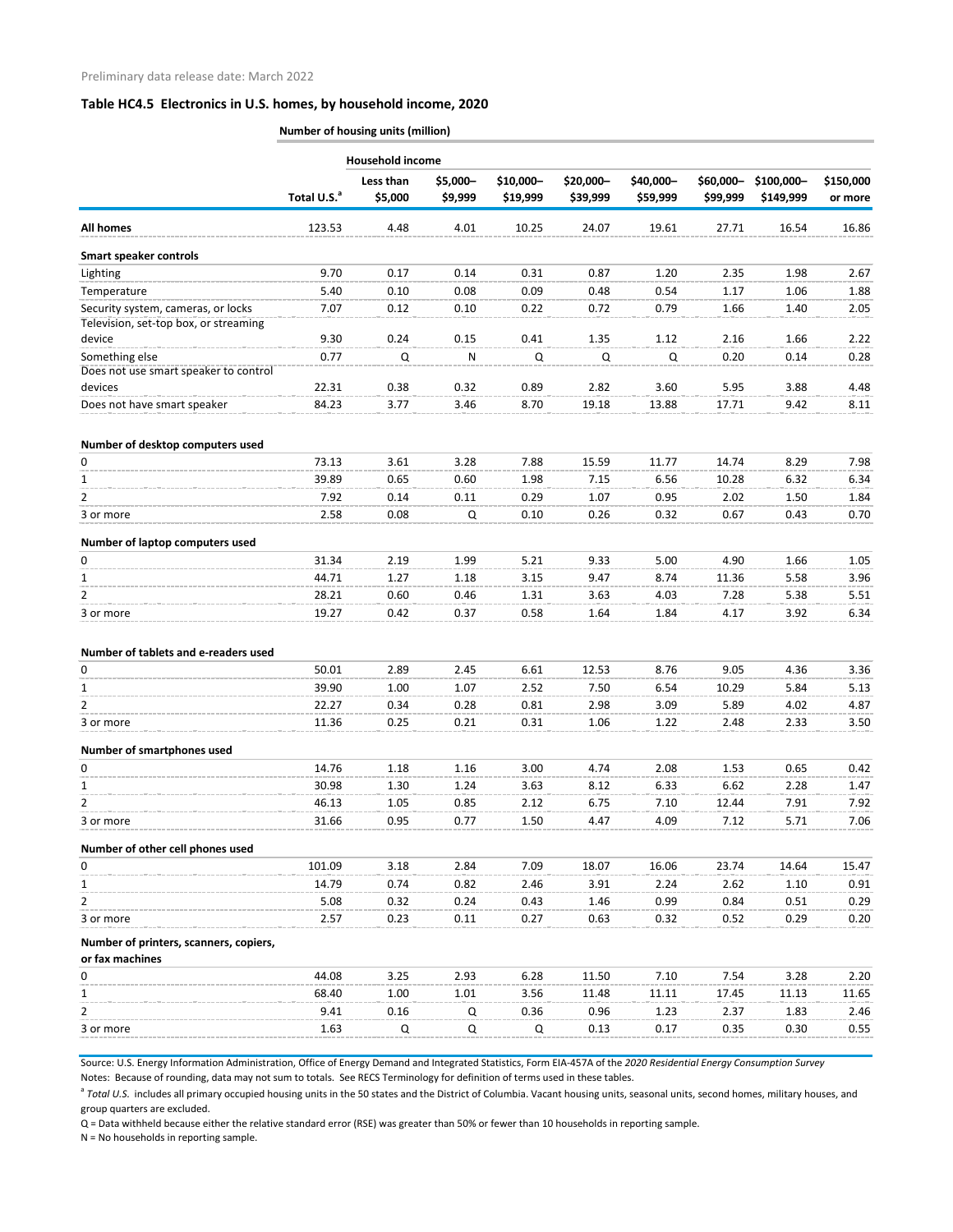|                                                             | RSEs for number of housing units |                         |                     |                       |                       |                       |                       |                         |                      |
|-------------------------------------------------------------|----------------------------------|-------------------------|---------------------|-----------------------|-----------------------|-----------------------|-----------------------|-------------------------|----------------------|
|                                                             |                                  | <b>Household income</b> |                     |                       |                       |                       |                       |                         |                      |
|                                                             | Total U.S. <sup>a</sup>          | Less than<br>\$5,000    | \$5,000-<br>\$9,999 | \$10,000-<br>\$19,999 | \$20,000-<br>\$39,999 | \$40,000-<br>\$59,999 | \$60,000-<br>\$99,999 | \$100,000-<br>\$149,999 | \$150,000<br>or more |
| All homes                                                   | 0.00                             | 4.63                    | 5.53                | 3.21                  | 1.98                  | 1.83                  | 1.58                  | 1.83                    | 1.93                 |
| <b>Number of televisions used</b>                           |                                  |                         |                     |                       |                       |                       |                       |                         |                      |
| 0                                                           | 5.40                             | 17.57                   | 20.07               | 11.75                 | 12.02                 | 11.66                 | 12.40                 | 15.16                   | 17.66                |
| 1                                                           | 1.33                             | 8.89                    | 7.82                | 4.22                  | 3.72                  | 3.62                  | 3.18                  | 4.37                    | 4.64                 |
| 2                                                           | 1.22                             | 8.47                    | 9.93                | 5.35                  | 3.05                  | 3.80                  | 2.89                  | 3.32                    | 2.85                 |
| 3                                                           | 1.60                             | 13.18                   | 14.30               | 7.78                  | 5.05                  | 4.37                  | 3.46                  | 4.56                    | 4.56                 |
| 4                                                           | 2.54                             | 18.67                   | 20.04               | 13.85                 | 6.58                  | 5.53                  | 5.31                  | 6.27                    | 4.50                 |
| 5 or more                                                   | 3.59                             | 33.86                   | 25.44               | 22.62                 | 12.78                 | 9.83                  | 5.69                  | 6.73                    | 6.09                 |
| Most-used television: display size                          |                                  |                         |                     |                       |                       |                       |                       |                         |                      |
| Less than 28 inches                                         | 3.09                             | 14.31                   | 15.91               | 7.60                  | 5.91                  | 9.37                  | 10.01                 | 12.34                   | 12.53                |
| 28 to 39 inches                                             | 1.66                             | 9.04                    | 8.71                | 5.09                  | 3.68                  | 4.58                  | 3.77                  | 5.40                    | 6.49                 |
| 40 to 59 inches                                             | 0.77                             | 7.39                    | 8.23                | 4.86                  | 2.59                  | 3.13                  | 2.39                  | 3.10                    | 2.83                 |
| 60 inches or more                                           | 1.56                             | 17.66                   | 17.50               | 12.04                 | 5.87                  | 4.98                  | 3.79                  | 3.74                    | 3.38                 |
| Does not use a television                                   | 5.40                             | 17.57                   | 20.07               | 11.75                 | 12.02                 | 11.66                 | 12.40                 | 15.16                   | 17.66                |
|                                                             |                                  |                         |                     |                       |                       |                       |                       |                         |                      |
| Most-used television: display type                          | 0.66                             |                         | 7.01                |                       |                       |                       |                       | 2.67                    |                      |
| LED or OLED<br>LCD                                          | 1.49                             | 5.26<br>12.65           | 11.54               | 4.33<br>7.45          | 2.61<br>3.69          | 2.54<br>4.53          | 2.16<br>2.94          | 4.00                    | 2.33<br>5.07         |
| Plasma                                                      | 2.67                             | 12.40                   | 14.79               | 8.01                  | 6.31                  | 7.00                  | 5.94                  | 7.71                    | 7.95                 |
|                                                             | 11.15                            | 44.52                   | 100.51              | 45.13                 | 26.05                 | 41.78                 | 23.09                 | 36.08                   | 26.25                |
| Projection<br>Standard tube                                 | 8.18                             | 22.93                   | 27.02               | 12.63                 | 16.13                 | 15.54                 | 22.52                 | 26.33                   | 28.73                |
| Does not use a television                                   | 5.40                             | 17.57                   | 20.07               | 11.75                 |                       | 11.66                 |                       |                         |                      |
|                                                             |                                  |                         |                     |                       | 12.02                 |                       | 12.40                 | 15.16                   | 17.66                |
| Most-used television: use                                   | 0.80                             | 7.38                    | 6.23                | 3.94                  | 2.52                  | 2.67                  | 2.64                  | 3.02                    | 3.59                 |
| Watching live programming<br>Watching recorded or on-demand |                                  |                         |                     |                       |                       |                       |                       |                         |                      |
| programming from a set-top box                              | 2.66                             | 22.01                   | 27.93               | 11.67                 | 5.98                  | 6.86                  | 5.71                  | 7.51                    | 5.10                 |
| Streaming content via built-in smart                        |                                  |                         |                     |                       |                       |                       |                       |                         |                      |
| TV apps<br>Streaming content via a separate                 | 1.38                             | 10.95                   | 13.00               | 7.62                  | 4.62                  | 4.51                  | 3.32                  | 4.13                    | 3.64                 |
| streaming device                                            | 2.20                             | 15.79                   | 19.16               | 9.87                  | 5.56                  | 5.74                  | 3.40                  | 5.15                    | 4.20                 |
| Playing video games                                         | 5.01                             | 24.92                   | 31.23               | 19.48                 | 10.04                 | 13.03                 | 11.82                 | 16.18                   | 22.14                |
| Other use                                                   | 8.47                             | 28.73                   | 34.49               | 22.73                 | 18.88                 | 28.84                 | 20.25                 | 33.85                   | 32.88                |
| Does not use a television                                   | 5.40                             | 17.57                   | 20.07               | 11.75                 | 12.02                 | 11.66                 | 12.40                 | 15.16                   | 17.66                |
| Most-used television: hours used                            |                                  |                         |                     |                       |                       |                       |                       |                         |                      |
| per weekday                                                 |                                  |                         |                     |                       |                       |                       |                       |                         |                      |
| Less than 1 hour                                            | 5.31                             | 18.24                   | 23.74               | 17.54                 | 11.70                 | 10.87                 | 10.76                 | 12.13                   | 9.45                 |
| 1 to 3 hours                                                | 1.61                             | 15.20                   | 11.85               | 8.05                  | 4.55                  | 4.36                  | 3.24                  | 3.42                    | 3.29                 |
| 4 to 6 hours                                                | 1.37                             | 7.96                    | 9.97                | 8.04                  | 3.33                  | 4.09                  | 3.20                  | 3.34                    | 3.85                 |
| 7 to 10 hours                                               | 1.74                             | 8.72                    | 12.58               | 5.66                  | 3.75                  | 3.85                  | 4.51                  | 5.31                    | 5.18                 |
| More than 10 hours                                          | 2.20                             | 10.30                   | 11.02               | 6.15                  | 4.23                  | 5.47                  | 5.18                  | 7.78                    | 8.58                 |
| Does not use a television                                   | 5.40                             | 17.57                   | 20.07               | 11.75                 | 12.02                 | 11.66                 | 12.40                 | 15.16                   | 17.66                |
| Most-used television: hours used<br>per weekend day         |                                  |                         |                     |                       |                       |                       |                       |                         |                      |
| Less than 1 hour                                            | 5.16                             | 18.84                   | 21.37               | 16.10                 | 11.22                 | 11.15                 | 10.99                 | 17.00                   | 11.60                |
| 1 to 3 hours                                                | 1.74                             | 15.30                   | 11.91               | 8.62                  | 5.34                  | 4.78                  | 3.53                  | 4.32                    | 4.64                 |
| 4 to 6 hours                                                | 1.31                             | 8.18                    | 10.68               | 6.86                  | 3.93                  | 4.16                  | 3.02                  | 3.55                    | 3.02                 |
| 7 to 10 hours                                               | 1.47                             | 9.39                    | 11.71               | 5.67                  | 3.56                  | 4.37                  | 3.32                  | 4.03                    | 4.37                 |
| More than 10 hours                                          | 1.90                             | 10.43                   | 10.94               | 6.57                  | 4.22                  | 4.14                  | 3.95                  | 5.50                    | 7.07                 |
| Does not use a television                                   | 5.40                             | 17.57                   | 20.07               | 11.75                 | 12.02                 | 11.66                 | 12.40                 | 15.16                   | 17.66                |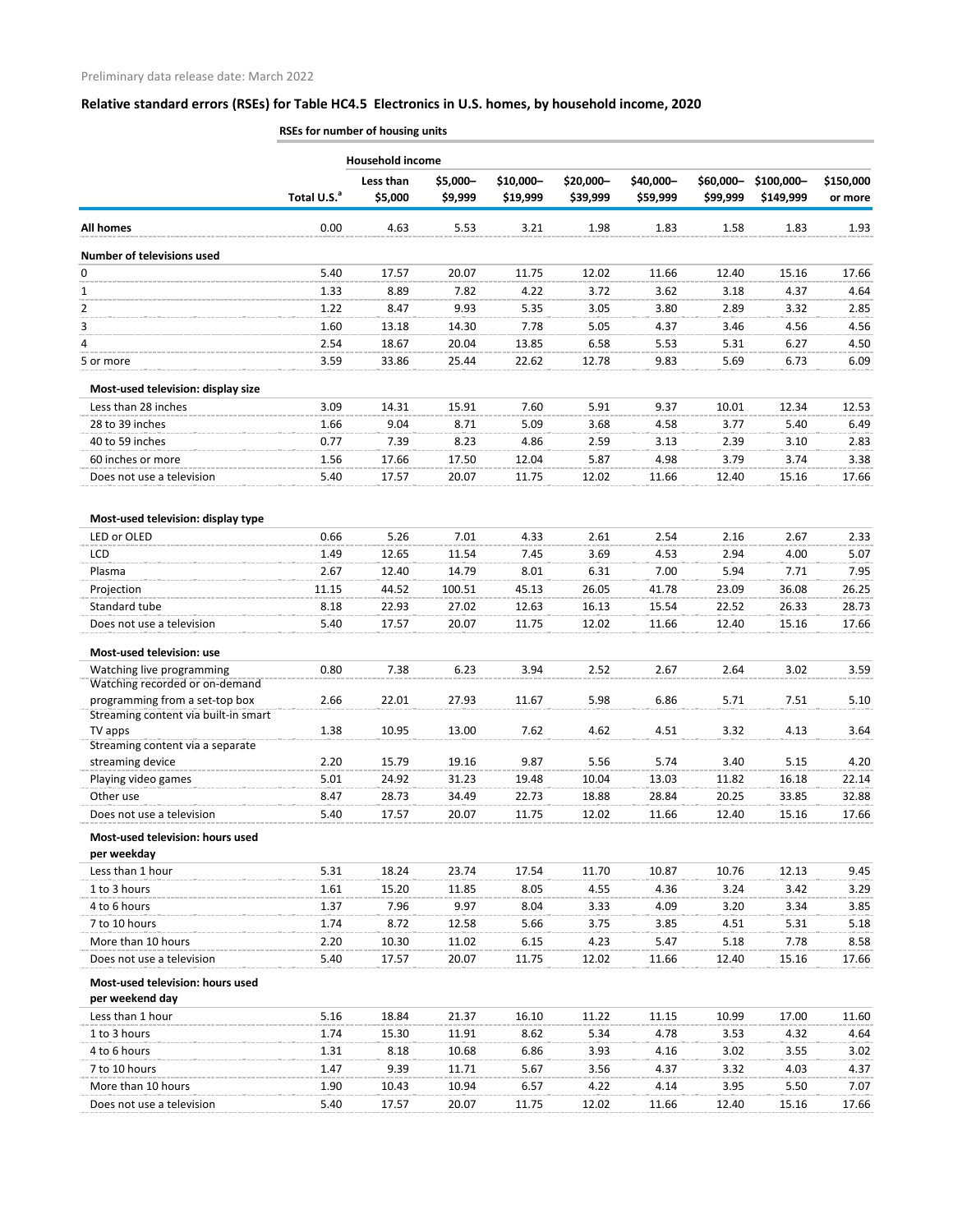L.

i.

m.

à. L.

ò, ò,

ù.

#### **Relative standard errors (RSEs) for Table HC4.5 Electronics in U.S. homes, by household income, 2020**

**\$150,000 or more**

|                                                                        |                         | <b>Household income</b> |          |           |           |           |           |            |           |
|------------------------------------------------------------------------|-------------------------|-------------------------|----------|-----------|-----------|-----------|-----------|------------|-----------|
|                                                                        |                         | Less than               | \$5,000- | \$10,000- | \$20,000- | \$40,000- | \$60,000- | \$100,000- | \$150,000 |
|                                                                        | Total U.S. <sup>a</sup> | \$5,000                 | \$9,999  | \$19,999  | \$39,999  | \$59,999  | \$99,999  | \$149,999  | or more   |
| All homes                                                              | 0.00                    | 4.63                    | 5.53     | 3.21      | 1.98      | 1.83      | 1.58      | 1.83       | 1.93      |
| Second most-used television:                                           |                         |                         |          |           |           |           |           |            |           |
| display size                                                           |                         |                         |          |           |           |           |           |            |           |
| Less than 28 inches                                                    | 2.39                    | 13.00                   | 15.99    | 9.28      | 4.23      | 5.97      | 4.87      | 6.50       | 7.85      |
| 28 to 39 inches                                                        | 1.52                    | 10.14                   | 12.15    | 6.35      | 3.30      | 4.05      | 3.53      | 4.27       | 4.28      |
| 40 to 59 inches                                                        | 1.19                    | 11.09                   | 12.73    | 7.13      | 4.29      | 4.13      | 2.64      | 3.34       | 3.30      |
| 60 inches or more                                                      | 3.65                    | 27.10                   | 24.47    | 20.82     | 12.17     | 10.84     | 8.00      | 8.50       | 6.09      |
| Does not use two televisions                                           | 1.26                    | 7.89                    | 7.37     | 4.16      | 3.69      | 3.52      | 2.96      | 4.26       | 4.87      |
| Second most-used television:                                           |                         |                         |          |           |           |           |           |            |           |
| display type                                                           |                         |                         |          |           |           |           |           |            |           |
| LED or OLED                                                            | 1.08                    | 7.78                    | 8.73     | 5.32      | 3.07      | 2.78      | 2.41      | 3.04       | 2.80      |
| LCD                                                                    | 1.85                    | 14.92                   | 15.26    | 9.87      | 4.41      | 4.91      | 4.12      | 4.02       | 4.82      |
| Plasma                                                                 | 3.66                    | 15.46                   | 20.56    | 10.77     | 8.30      | 9.59      | 8.41      | 9.57       | 9.60      |
| Projection                                                             | 11.64                   | 57.26                   | 100.49   | 40.50     | 30.34     | 53.69     | 28.44     | 32.65      | 27.04     |
| Standard tube                                                          | 5.98                    | 28.16                   | 45.68    | 15.60     | 10.43     | 14.23     | 13.94     | 20.56      | 19.53     |
| Does not use two televisions                                           | 1.26                    | 7.89                    | 7.37     | 4.16      | 3.69      | 3.52      | 2.96      | 4.26       | 4.87      |
| Second most-used television: use                                       |                         |                         |          |           |           |           |           |            |           |
| Watching live programming                                              | 1.22                    | 8.37                    | 8.81     | 5.89      | 3.12      | 3.69      | 3.24      | 3.61       | 4.11      |
| Watching recorded or on-demand                                         |                         |                         |          |           |           |           |           |            |           |
| programming from a set-top box<br>Streaming content via built-in smart | 2.51                    | 22.61                   | 37.90    | 13.55     | 7.84      | 7.72      | 6.76      | 7.61       | 6.30      |
| TV apps                                                                | 2.10                    | 15.41                   | 17.22    | 9.54      | 6.09      | 6.13      | 4.41      | 5.08       | 5.09      |
| Streaming content via a separate                                       |                         |                         |          |           |           |           |           |            |           |
| streaming device                                                       | 2.27                    | 20.97                   | 23.02    | 13.93     | 7.17      | 6.70      | 4.29      | 5.67       | 4.95      |
| Playing video games                                                    | 3.10                    | 18.11                   | 24.49    | 13.85     | 8.40      | 8.64      | 6.35      | 7.83       | 8.46      |
| Other use                                                              | 8.26                    | 38.46                   | 58.80    | 27.42     | 18.51     | 26.37     | 16.01     | 31.17      | 29.54     |
| Does not use two televisions                                           | 1.26                    | 7.89                    | 7.37     | 4.16      | 3.69      | 3.52      | 2.96      | 4.26       | 4.87      |
| Second most-used television: hours<br>used per weekday                 |                         |                         |          |           |           |           |           |            |           |
| Less than 1 hour                                                       | 1.98                    | 14.13                   | 19.64    | 9.74      | 5.94      | 6.18      | 3.97      | 4.95       | 4.34      |
| 1 to 3 hours                                                           | 1.27                    | 11.68                   | 11.03    | 7.73      | 3.12      | 4.28      | 3.21      | 3.34       | 3.04      |
| 4 to 6 hours                                                           | 1.94                    | 14.27                   | 13.27    | 9.87      | 3.95      | 5.51      | 4.85      | 5.48       | 5.49      |
| 7 to 10 hours                                                          | 2.94                    | 16.73                   | 18.25    | 10.86     | 6.63      | 6.82      | 6.49      | 8.28       | 11.40     |
| More than 10 hours                                                     | 4.88                    | 19.36                   | 16.06    | 15.58     | 8.78      | 10.16     | 11.52     | 18.64      | 20.35     |
| Does not use two televisions                                           | 1.26                    | 7.89                    | 7.37     | 4.16      | 3.69      | 3.52      | 2.96      | 4.26       | 4.87      |
| Second most-used television: hours                                     |                         |                         |          |           |           |           |           |            |           |
| used per weekend day                                                   |                         |                         |          |           |           |           |           |            |           |
| Less than 1 hour                                                       | 2.14                    | 16.20                   | 16.14    | 9.51      | 5.17      | 5.21      | 4.67      | 5.57       | 5.36      |
| 1 to 3 hours                                                           | 1.39                    | 12.97                   | 13.05    | 7.54      | 3.46      | 4.26      | 3.32      | 3.53       | 2.86      |
| 4 to 6 hours                                                           | 1.96                    | 12.61                   | 14.34    | 8.44      | 4.93      | 5.21      | 4.63      | 5.46       | 5.99      |
| 7 to 10 hours                                                          | 2.58                    | 15.63                   | 14.85    | 11.78     | 5.50      | 6.50      | 5.33      | 7.64       | 8.77      |
| More than 10 hours                                                     | 4.80                    | 16.22                   | 16.62    | 14.03     | 9.14      | 9.56      | 9.14      | 15.01      | 14.87     |
| Does not use two televisions                                           | 1.26                    | 7.89                    | 7.37     | 4.16      | 3.69      | 3.52      | 2.96      | 4.26       | 4.87      |
| Third most-used television: display                                    |                         |                         |          |           |           |           |           |            |           |
| size                                                                   |                         |                         |          |           |           |           |           |            |           |
| Less than 28 inches                                                    | 2.74                    | 17.07                   | 19.79    | 12.58     | 6.83      | 6.60      | 5.13      | 7.20       | 7.26      |
| 28 to 39 inches                                                        | 1.77                    | 14.83                   | 17.71    | 9.97      | 5.27      | 5.44      | 3.86      | 4.96       | 5.35      |

40 to 59 inches 2.05 19.45 17.91 12.92 6.34 5.41 5.02 4.45 4.66 60 inches or more 6.16 41.13 40.54 30.70 16.55 19.90 12.65 12.90 9.96 Does not use three televisions 0.55 6.17 5.72 3.43 2.40 2.32 1.98 2.60 2.56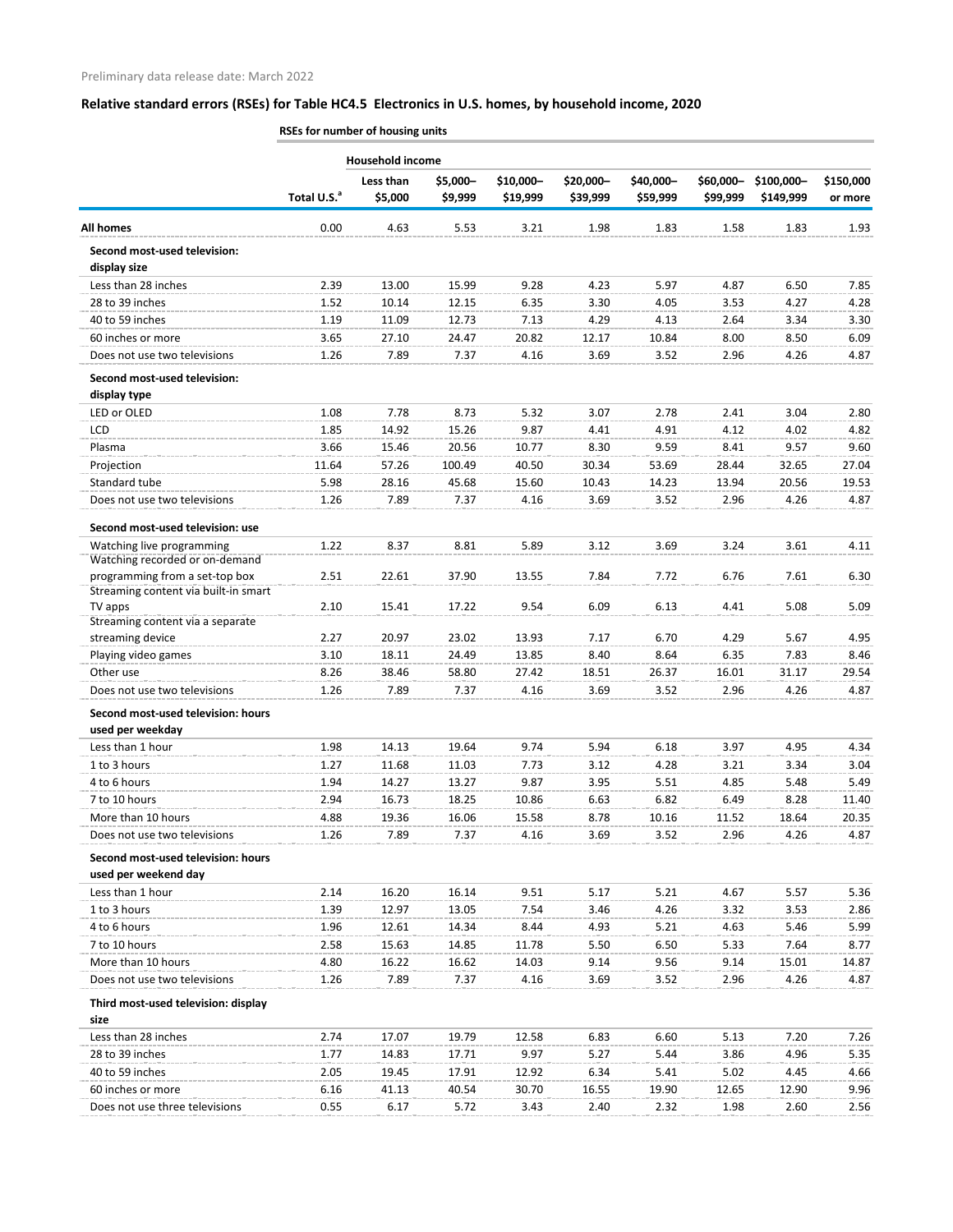**RSEs for number of housing units**

|                                                                        | <b>Household income</b> |                      |                     |                       |                       |                       |                       |                         |                      |  |
|------------------------------------------------------------------------|-------------------------|----------------------|---------------------|-----------------------|-----------------------|-----------------------|-----------------------|-------------------------|----------------------|--|
|                                                                        | Total U.S. <sup>a</sup> | Less than<br>\$5,000 | \$5,000-<br>\$9,999 | \$10,000-<br>\$19,999 | \$20,000-<br>\$39,999 | \$40,000-<br>\$59,999 | \$60,000-<br>\$99,999 | \$100,000-<br>\$149,999 | \$150,000<br>or more |  |
| <b>All homes</b>                                                       | 0.00                    | 4.63                 | 5.53                | 3.21                  | 1.98                  | 1.83                  | 1.58                  | 1.83                    | 1.93                 |  |
| Third most-used television: display<br>type                            |                         |                      |                     |                       |                       |                       |                       |                         |                      |  |
| LED or OLED                                                            | 1.58                    | 12.71                | 13.92               | 7.39                  | 5.08                  | 4.09                  | 2.94                  | 4.46                    | 3.61                 |  |
| LCD                                                                    | 2.01                    | 25.71                | 25.75               | 13.12                 | 6.15                  | 6.60                  | 5.27                  | 4.51                    | 4.91                 |  |
| Plasma                                                                 | 5.52                    | 20.75                | 25.28               | 17.56                 | 8.95                  | 14.24                 | 12.39                 | 14.00                   | 13.75                |  |
| Projection                                                             | 13.80                   | 0.00                 | 0.00                | 100.27                | 41.71                 | 38.47                 | 34.81                 | 27.71                   | 32.51                |  |
| Standard tube                                                          | 8.13                    | 55.56                | 39.79               | 38.76                 | 18.92                 | 17.41                 | 15.90                 | 22.69                   | 17.48                |  |
| Does not use three televisions                                         | 0.55                    | 6.17                 | 5.72                | 3.43                  | 2.40                  | 2.32                  | 1.98                  | 2.60                    | 2.56                 |  |
| Third most-used television: use                                        |                         |                      |                     |                       |                       |                       |                       |                         |                      |  |
| Watching live programming<br>Watching recorded or on-demand            | 1.68                    | 15.22                | 13.51               | 8.54                  | 4.60                  | 4.83                  | 3.82                  | 5.07                    | 4.90                 |  |
| programming from a set-top box<br>Streaming content via built-in smart | 4.61                    | 46.92                | 58.00               | 26.71                 | 11.97                 | 10.95                 | 10.31                 | 12.53                   | 9.02                 |  |
| TV apps<br>Streaming content via a separate                            | 2.98                    | 21.28                | 25.38               | 17.69                 | 10.33                 | 8.23                  | 5.28                  | 6.73                    | 6.32                 |  |
| streaming device                                                       | 3.63                    | 30.10                | 26.55               | 19.64                 | 9.65                  | 9.46                  | 6.34                  | 7.02                    | 7.72                 |  |
| Playing video games                                                    | 3.90                    | 22.76                | 29.53               | 18.30                 | 11.72                 | 10.25                 | 8.79                  | 9.89                    | 8.97                 |  |
| Other use                                                              | 8.68                    | 57.73                | 0.00                | 39.76                 | 28.01                 | 30.61                 | 24.42                 | 27.47                   | 22.26                |  |
| Does not use three televisions                                         | 0.55                    | 6.17                 | 5.72                | 3.43                  | 2.40                  | 2.32                  | 1.98                  | 2.60                    | 2.56                 |  |
| Third most-used television: hours<br>used per weekday                  |                         |                      |                     |                       |                       |                       |                       |                         |                      |  |
| Less than 1 hour                                                       | 2.17                    | 19.30                | 25.15               | 12.37                 | 7.71                  | 6.97                  | 5.07                  | 5.05                    | 4.34                 |  |
| 1 to 3 hours                                                           | 1.82                    | 21.67                | 16.20               | 12.67                 | 5.91                  | 5.62                  | 3.61                  | 4.35                    | 4.59                 |  |
| 4 to 6 hours                                                           | 3.20                    | 19.95                | 19.88               | 17.47                 | 6.11                  | 7.73                  | 7.03                  | 10.10                   | 8.96                 |  |
| 7 to 10 hours                                                          | 5.57                    | 20.37                | 28.47               | 16.43                 | 10.49                 | 11.83                 | 12.09                 | 18.97                   | 21.98                |  |
| More than 10 hours                                                     | 8.34                    | 29.03                | 42.18               | 23.68                 | 15.40                 | 16.21                 | 21.88                 | 28.40                   | 32.56                |  |
| Does not use three televisions                                         | 0.55                    | 6.17                 | 5.72                | 3.43                  | 2.40                  | 2.32                  | 1.98                  | 2.60                    | 2.56                 |  |
| Third most-used television: hours                                      |                         |                      |                     |                       |                       |                       |                       |                         |                      |  |
| used per weekend day                                                   |                         |                      |                     |                       |                       |                       |                       |                         |                      |  |
| Less than 1 hour                                                       | 2.16                    | 20.01                | 23.60               | 13.02                 | 6.55                  | 7.04                  | 5.69                  | 5.30                    | 4.38                 |  |
| 1 to 3 hours                                                           | 2.14                    | 21.72                | 18.25               | 13.49                 | 6.03                  | 6.16                  | 3.86                  | 4.57                    | 4.95                 |  |
| 4 to 6 hours                                                           | 2.93                    | 20.21                | 20.24               | 17.95                 | 7.70                  | 8.00                  | 6.57                  | 7.77                    | 7.96                 |  |
| 7 to 10 hours                                                          | 4.75                    | 21.91                | 25.68               | 16.33                 | 10.49                 | 12.03                 | 10.19                 | 11.98                   | 15.55                |  |
| More than 10 hours                                                     | 6.54                    | 25.87                | 36.77               | 19.94                 | 13.88                 | 12.69                 | 15.03                 | 23.06                   | 21.68                |  |
| Does not use three televisions                                         | 0.55                    | 6.17                 | 5.72                | 3.43                  | 2.40                  | 2.32                  | 1.98                  | 2.60                    | 2.56                 |  |
| Number of cable or satellite boxes<br>without DVRs used                |                         |                      |                     |                       |                       |                       |                       |                         |                      |  |
| 0                                                                      | 0.66                    | 5.87                 | 6.57                | 3.98                  | 2.73                  | 2.60                  | 1.77                  | 2.23                    | 2.37                 |  |
| 1                                                                      | 1.99                    | 12.33                | 11.49               | 5.54                  | 4.43                  | 4.76                  | 4.11                  | 5.46                    | 6.36                 |  |
| $\overline{2}$                                                         | 2.86                    | 18.02                | 18.75               | 10.74                 | 5.47                  | 6.37                  | 5.94                  | 8.04                    | 6.88                 |  |
| 3 or more                                                              | 3.88                    | 34.03                | 26.00               | 17.89                 | 9.73                  | 8.97                  | 7.38                  | 9.46                    | 8.26                 |  |
| Number of cable or satellite boxes<br>with DVRs used                   |                         |                      |                     |                       |                       |                       |                       |                         |                      |  |
| 0                                                                      | 0.60                    | 5.12                 | 6.20                | 3.48                  | 2.43                  | 2.24                  | 1.93                  | 2.60                    | 2.50                 |  |
| 1                                                                      | 1.75                    | 14.16                | 15.23               | 7.67                  | 4.60                  | 3.84                  | 3.22                  | 4.58                    | 4.09                 |  |
| 2                                                                      | 3.25                    | 24.24                | 27.95               | 12.53                 | 7.28                  | 8.69                  | 5.89                  | 6.82                    | 6.67                 |  |
| 3 or more                                                              | 2.88                    | 61.72                | 31.72               | 25.46                 | 9.87                  | 7.53                  | 6.08                  | 7.37                    | 6.22                 |  |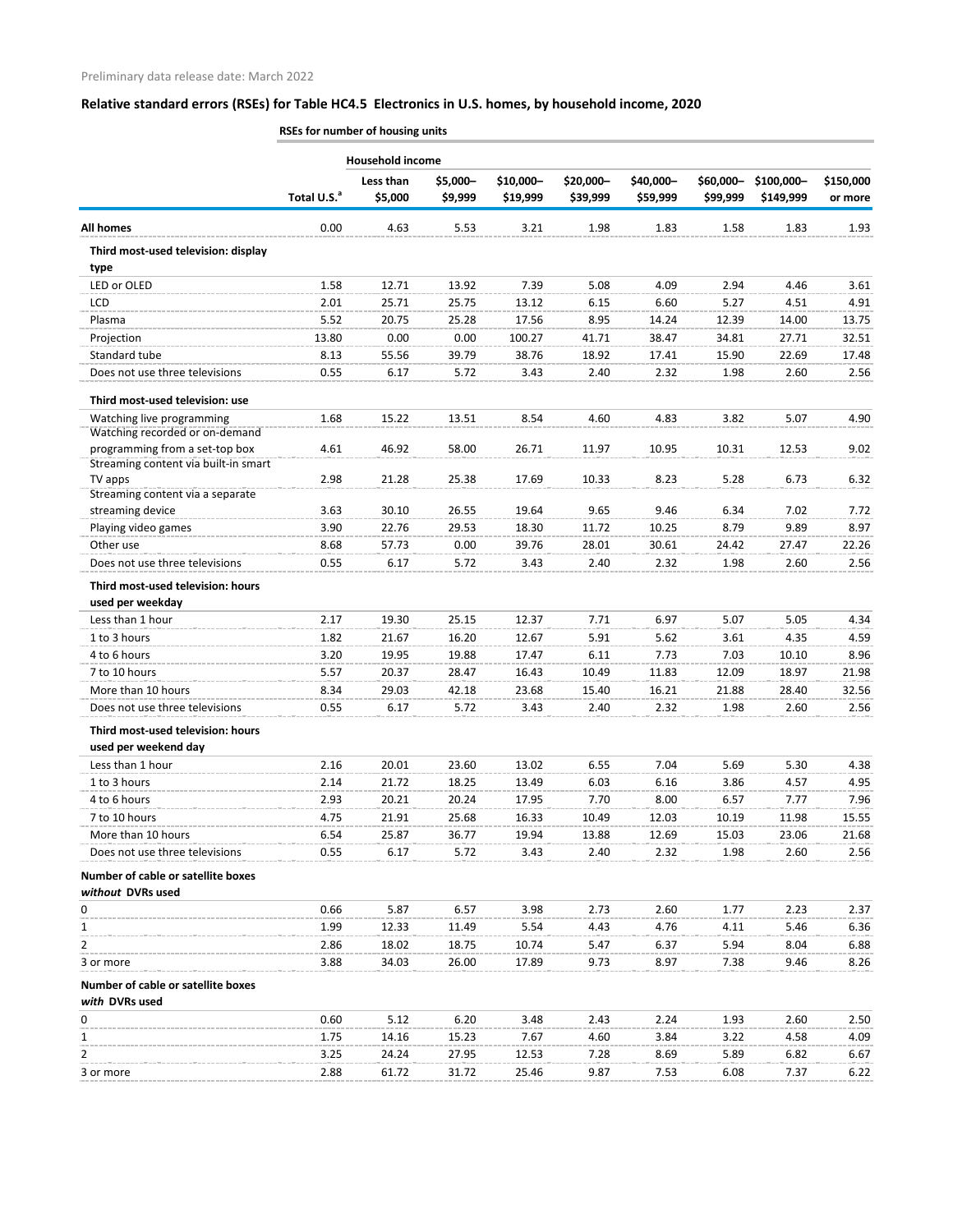**RSEs for number of housing units**

|                                                                      | <b>Household income</b> |                      |                     |                       |                       |                       |                       |                         |                      |  |
|----------------------------------------------------------------------|-------------------------|----------------------|---------------------|-----------------------|-----------------------|-----------------------|-----------------------|-------------------------|----------------------|--|
|                                                                      | Total U.S. <sup>a</sup> | Less than<br>\$5,000 | \$5,000-<br>\$9,999 | \$10,000-<br>\$19,999 | \$20,000-<br>\$39,999 | \$40,000-<br>\$59,999 | \$60,000-<br>\$99,999 | \$100,000-<br>\$149,999 | \$150,000<br>or more |  |
| All homes                                                            | 0.00                    | 4.63                 | 5.53                | 3.21                  | 1.98                  | 1.83                  | 1.58                  | 1.83                    | 1.93                 |  |
| Number of separate DVRs used (not<br>part of cable or satellite box) |                         |                      |                     |                       |                       |                       |                       |                         |                      |  |
| 0                                                                    | 0.18                    | 4.73                 | 5.75                | 3.17                  | 2.09                  | 1.83                  | 1.53                  | 2.01                    | 2.03                 |  |
| 1                                                                    | 3.71                    | 32.24                | 28.60               | 21.18                 | 8.53                  | 11.95                 | 8.54                  | 9.35                    | 9.26                 |  |
| $\overline{2}$                                                       | 9.81                    | 74.02                | 51.26               | 37.15                 | 21.89                 | 17.81                 | 18.95                 | 19.42                   | 16.24                |  |
| 3 or more                                                            | 14.89                   | 100.11               | 69.06               | 63.11                 | 36.41                 | 32.23                 | 29.66                 | 26.77                   | 22.14                |  |
| Number of DVD or Blu-ray players<br>used                             |                         |                      |                     |                       |                       |                       |                       |                         |                      |  |
| 0                                                                    | 0.69                    | 5.93                 | 6.94                | 3.88                  | 2.53                  | 2.78                  | 2.42                  | 2.58                    | 2.90                 |  |
| 1                                                                    | 1.12                    | 10.28                | 9.85                | 5.00                  | 3.55                  | 3.20                  | 2.28                  | 2.96                    | 3.09                 |  |
| 2                                                                    | 2.69                    | 18.81                | 20.02               | 12.84                 | 8.15                  | 6.54                  | 6.15                  | 6.31                    | 5.82                 |  |
| 3 or more                                                            | 5.23                    | 43.14                | 46.38               | 27.75                 | 12.85                 | 13.71                 | 9.70                  | 15.03                   | 11.96                |  |
| <b>Number of VCRs used</b>                                           |                         |                      |                     |                       |                       |                       |                       |                         |                      |  |
| 0                                                                    | 0.38                    | 4.87                 | 6.21                | 3.64                  | 2.17                  | 2.11                  | 1.67                  | 2.19                    | 1.99                 |  |
| 1                                                                    | 2.28                    | 15.47                | 13.60               | 8.64                  | 5.15                  | 5.30                  | 4.28                  | 5.20                    | 6.12                 |  |
| $\overline{2}$                                                       | 6.96                    | 46.53                | 46.46               | 24.22                 | 13.83                 | 17.17                 | 11.46                 | 15.57                   | 19.08                |  |
| 3 or more                                                            | 15.47                   | 0.00                 | 100.38              | 78.63                 | 40.95                 | 31.65                 | 30.10                 | 43.04                   | 48.40                |  |
| Number of internet streaming devices<br>used                         |                         |                      |                     |                       |                       |                       |                       |                         |                      |  |
| 0                                                                    | 0.93                    | 6.52                 | 6.50                | 4.31                  | 2.76                  | 3.05                  | 2.84                  | 3.51                    | 3.88                 |  |
| 1                                                                    | 1.29                    | 9.78                 | 11.56               | 6.23                  | 4.08                  | 3.85                  | 2.49                  | 3.98                    | 3.31                 |  |
| $\overline{2}$                                                       | 1.96                    | 15.53                | 18.48               | 10.48                 | 4.92                  | 5.77                  | 4.14                  | 4.40                    | 5.05                 |  |
| 3 or more                                                            | 2.04                    | 18.03                | 19.53               | 12.73                 | 6.11                  | 5.95                  | 4.50                  | 4.52                    | 4.02                 |  |
| Number of home theater or audio<br>systems used                      |                         |                      |                     |                       |                       |                       |                       |                         |                      |  |
| 0                                                                    | 0.43                    | 5.32                 | 5.97                | 3.27                  | 2.03                  | 2.19                  | 1.76                  | 2.40                    | 2.27                 |  |
| 1                                                                    | 1.53                    | 15.96                | 16.69               | 8.45                  | 6.05                  | 4.54                  | 3.88                  | 3.74                    | 3.96                 |  |
| $\overline{2}$                                                       | 4.18                    | 31.41                | 34.71               | 21.31                 | 14.93                 | 12.35                 | 8.95                  | 10.48                   | 6.14                 |  |
| 3 or more                                                            | 12.65                   | 100.11               | 0.00                | 76.15                 | 44.12                 | 32.18                 | 28.94                 | 30.89                   | 19.18                |  |
| Number of video game consoles used                                   |                         |                      |                     |                       |                       |                       |                       |                         |                      |  |
| 0                                                                    | 0.58                    | 5.25                 | 6.42                | 3.45                  | 2.27                  | 2.52                  | 1.93                  | 2.90                    | 2.39                 |  |
| 1                                                                    | 1.56                    | 11.03                | 11.59               | 8.63                  | 4.23                  | 4.52                  | 3.60                  | 3.86                    | 3.58                 |  |
| $\overline{2}$                                                       | 2.83                    | 18.95                | 19.49               | 14.71                 | 7.65                  | 8.16                  | 4.80                  | 6.90                    | 5.92                 |  |
| 3 or more                                                            | 4.86                    | 30.97                | 41.64               | 22.43                 | 13.84                 | 13.07                 | 10.79                 | 11.54                   | 8.56                 |  |
| Have internet access in the home                                     |                         |                      |                     |                       |                       |                       |                       |                         |                      |  |
| Yes                                                                  | 0.20                    | 5.15                 | 6.35                | 3.55                  | 2.07                  | 1.86                  | 1.60                  | 1.83                    | 1.95                 |  |
| Pays cell phone company or internet                                  |                         |                      |                     |                       |                       |                       |                       |                         |                      |  |
| service provider                                                     | 0.27                    | 5.15                 | 6.79                | 3.64                  | 2.07                  | 1.81                  | 1.60                  | 1.90                    | 1.97                 |  |
| Does not pay cell phone company or                                   |                         |                      |                     |                       |                       |                       |                       |                         |                      |  |
| internet service provider                                            | 4.19                    | 16.50                | 16.50               | 12.75                 | 8.88                  | 12.32                 | 10.49                 | 16.52                   | 16.21                |  |
| No                                                                   | 2.64                    | 10.80                | 9.72                | 5.68                  | 6.57                  | 9.92                  | 13.49                 | 22.20                   | 28.96                |  |
| <b>Number of smart speakers</b>                                      |                         |                      |                     |                       |                       |                       |                       |                         |                      |  |
| 0                                                                    | 0.49                    | 5.11                 | 6.18                | 3.38                  | 2.19                  | 2.38                  | 2.11                  | 2.62                    | 3.03                 |  |
| 1                                                                    | 1.84                    | 15.31                | 17.35               | 10.60                 | 4.82                  | 5.54                  | 3.86                  | 4.80                    | 4.57                 |  |
| 2                                                                    | 2.91                    | 21.91                | 25.50               | 17.13                 | 10.44                 | 7.15                  | 5.91                  | 6.89                    | 5.49                 |  |

3 or more 2.52 29.66 47.78 22.20 11.55 9.26 6.87 5.93 4.92